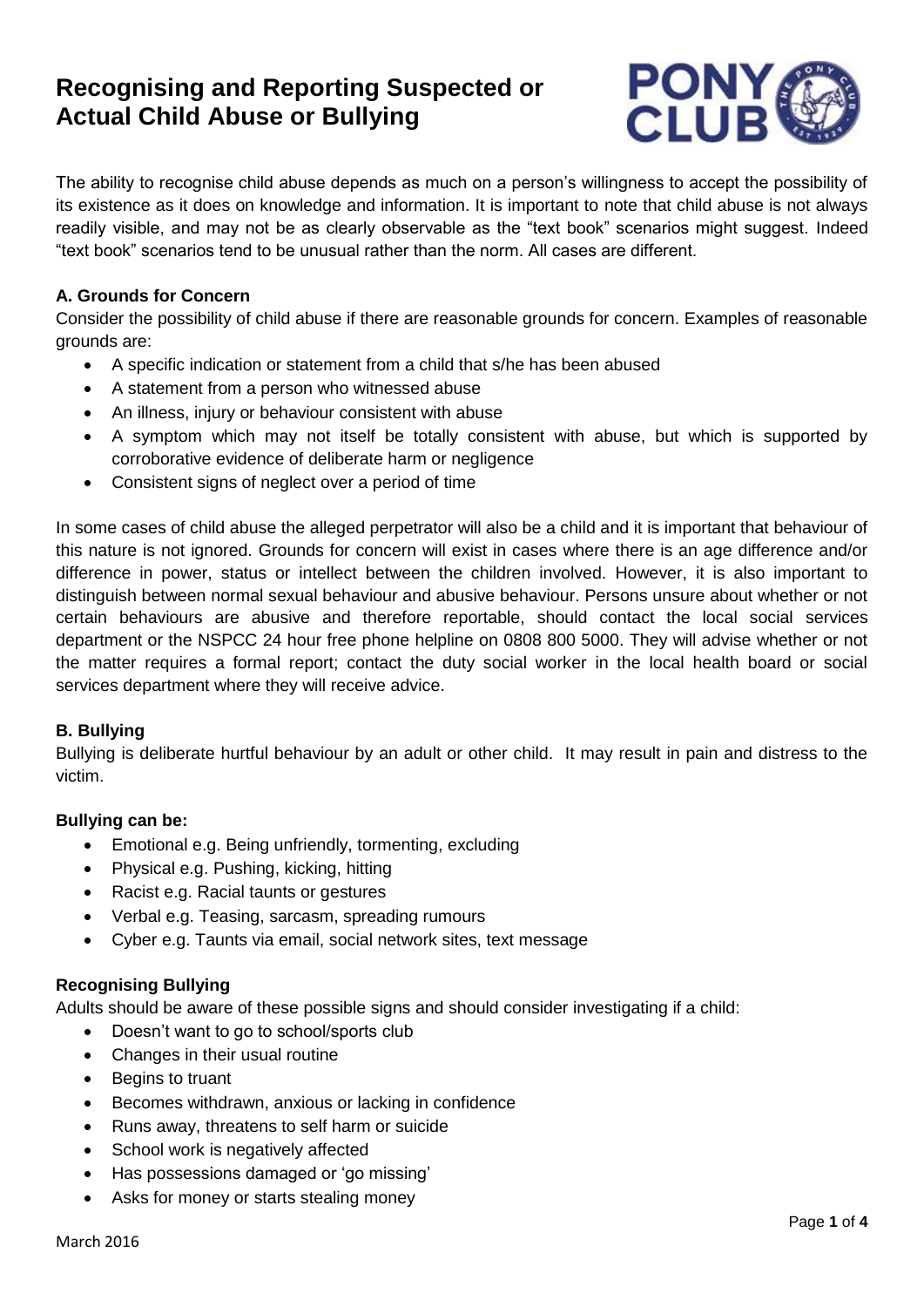- Has unexplained cuts or bruises
- Becomes aggressive, disruptive or unreasonable
- Is frightened to say what is wrong
- Is afraid to use the internet or mobile phone

One of these signs alone may not indicate bullying but a mixture of these signs could indicate problems, one of which could be bullying and should be investigated.

#### **Procedure to counter bullying**

- Incidents should be reported to the DC / Centre Proprietor or Child Protection Officer (CPO)
- Victim will be encouraged to speak in an honest, open environment away from bully (bullies) where they are safe
- Discuss with victim the need to record information and involve others such as coach and/or parents / guardian
- Investigate the incident including giving bully (bullies) opportunity to explain their behaviour
- Mediation between victim and bully (bullies) may help to change behavior

#### **Resolving issues**

- Reconciliation getting parties together to apologise may solve the problem
- Representatives meet with the victim and parents to get details of allegation
- Same representatives to meet with the alleged bully. If the allegation is found to be true, bully (bullies) should be warned in accordance with the disciplinary procedures, be told how they can improve their behaviour and progress should be monitored.
- A written account of all meetings should be kept
- Bullies to be supported and encouraged to stop bullying behaviour

#### **C. Reporting Child Abuse**

If you suspect that a child is being abused:

- Observe and note dates, times, locations and contexts in which the incident occurred or suspicion was aroused, together with any other relevant information. If injuries are noted, it may be useful to include an annotated sketch of any marks and of the area on the body in which they are to be found. It would be useful in include size, shape and appearance of the marks in the notes to accompany such a sketch
	- Report the matter as soon as possible to the Branch DC / Centre Proprietor or the Area Representative
	- In cases of emergency, where a child appears to be at immediate and serious risk and it is not possible to contact a duty social worker, the police should be contacted. Under no circumstances should a child be left in a dangerous situation pending intervention by the Statutory agencies, i.e. Police, Social Services in England and Wales, the Social Work Department in Scotland, Child Care Northern Ireland and / or NSPCC, but, if the child is felt to be at risk and is in a potentially dangerous situation, the child's circumstances should form part of the early discussions with the Police or Social Services.
- If the Branch DC / Centre Proprietor or the Area Representative is unsure whether reasonable grounds for concern exist or not, they should informally consult with the local social services department or the NSPCC 24 hour free phone helpline on 0808 800 5000. They will advise whether or not the matter requires a formal report;
	- A Branch DC / Centre Proprietor or the Area Representative reporting suspected or actual child abuse to the Statutory Agencies should first inform the family of their intention to make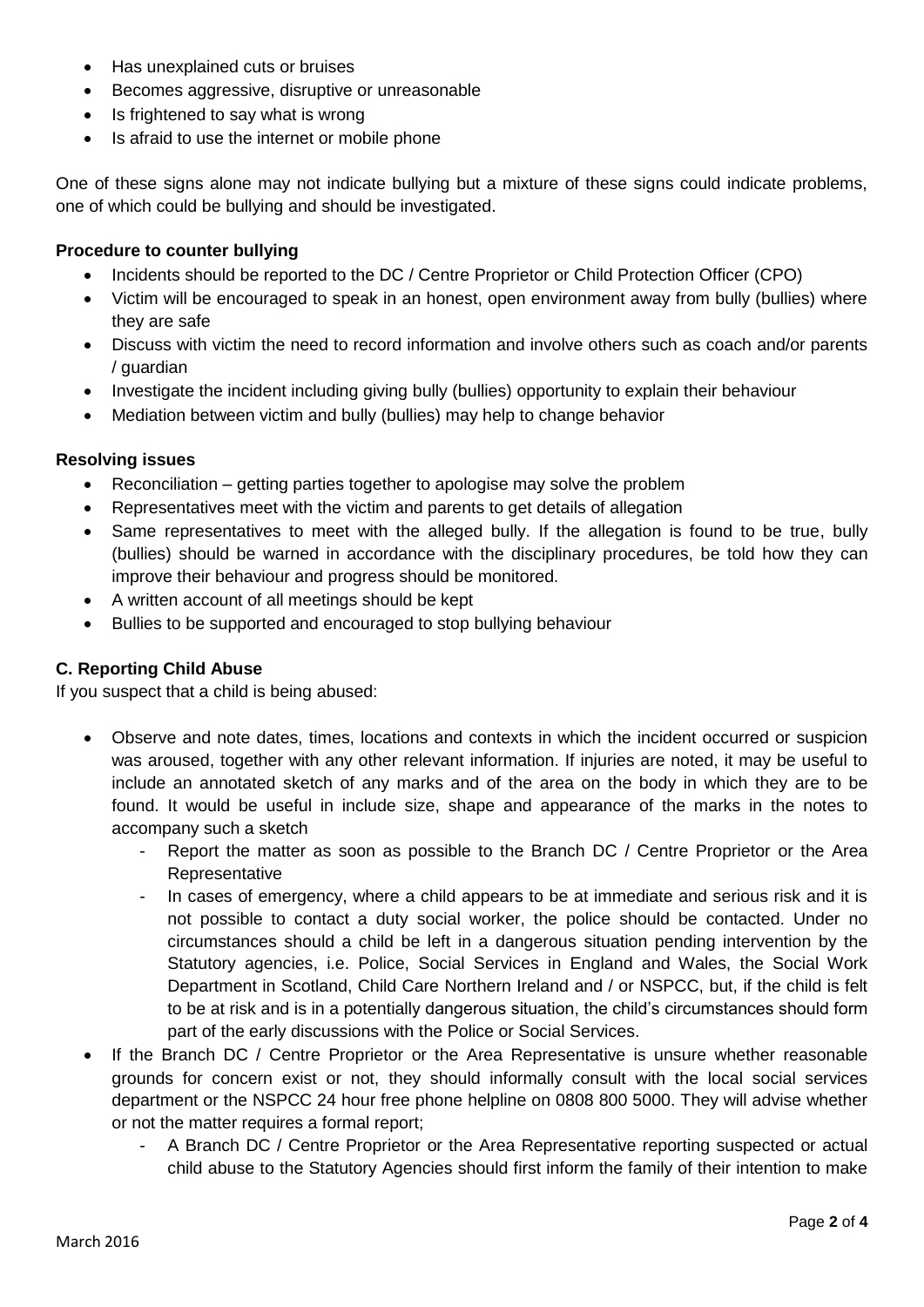such a report, unless doing so would endanger the child or undermine an investigation or would be likely to result in violence to anyone.

- A report should be given by the Branch DC / Centre Proprietor or the Area Representative to the Statutory Agencies in person or by phone, and in writing;
- It is best to report child abuse concerns by making personal contact with the relevant personnel in the Statutory Agencies.

# **D. Response to a Child Reporting any Form of Abuse**

The following points should be taken into consideration:

- It is important to deal with any allegation of abuse in a sensitive and competent way through listening to and facilitating the child to tell about the problem, rather than interviewing the child about details of what happened
- It is important to stay calm and not to show any extreme reaction to what the child is saying. Listen compassionately, and take what the child is saying seriously; Belief in what the child is saying may be difficult and is not necessary. It is not for anyone other than the statutory agencies to investigate whether or not the child is truthful, our role is to take the child seriously and refer as necessary and appropriate.
- It should be understood that the child has decided to tell about something that is important to them and has taken a risk to do so. If possible, the experience of telling should be a positive one so that the child will not mind talking to those involved in the investigation;
- The child should understand that it IS NOT possible that any information will be kept a secret; but the person speaking to the child should inform them of the people who will need to be told.
- No judgmental statement should be made against the person against whom the allegation is made; neither should any judgement be made nor be made apparent as to whether or not the hearer believes what is being said to them.
- The child should not be questioned unless the nature of what they are is saying is unclear. Leading questions should be avoided. Open, non-specific questions should be used such as "Explain to me what you mean when you say that"..Questions beginning "What", "Where" and "How" are most likely to elicit an open response, coupled with phrases, such as "I'm sorry, I don't think I quite understood you." Avoid using "Why" questions if possible, as they can be seen as condemnatory e.g. "Why haven't you told anyone before?" Could leave the child feeling that they are to blame because they haven't told anyone before this. Only such questions should be asked which would clarify the child's statement. There is no need to investigate the matter or to carry on questioning the child to find out all the details of whatever it was that has happened.
- The child should be given some indication of what would happen next, such as informing parents/guardians, statutory agencies. It should be kept in mind that the child may have been threatened and may feel vulnerable at this stage.
- Report the matter as soon as possible to the Branch DC / Centre Proprietor or the Area **Representative**
- In cases of emergency, where a child appears to be at immediate and serious risk, it may be preferable to contact the police. The majority of Police Authorities have a special unit that deals with crimes of child abuse and this unit can be contacted by ringing the Police telephone number and asking to be put through to the sexual offences unit. Under no circumstances should a child be left in a dangerous situation if it is in your control to protect that individual.
- If the Branch DC / Centre Proprietor or the Area Representative is unsure whether reasonable grounds for concern exist or not, they should informally consult with the local social services department or the NSPCC 24 hour free phone helpline on 0808 800 5000. They will advise whether or not the matter requires a formal report;